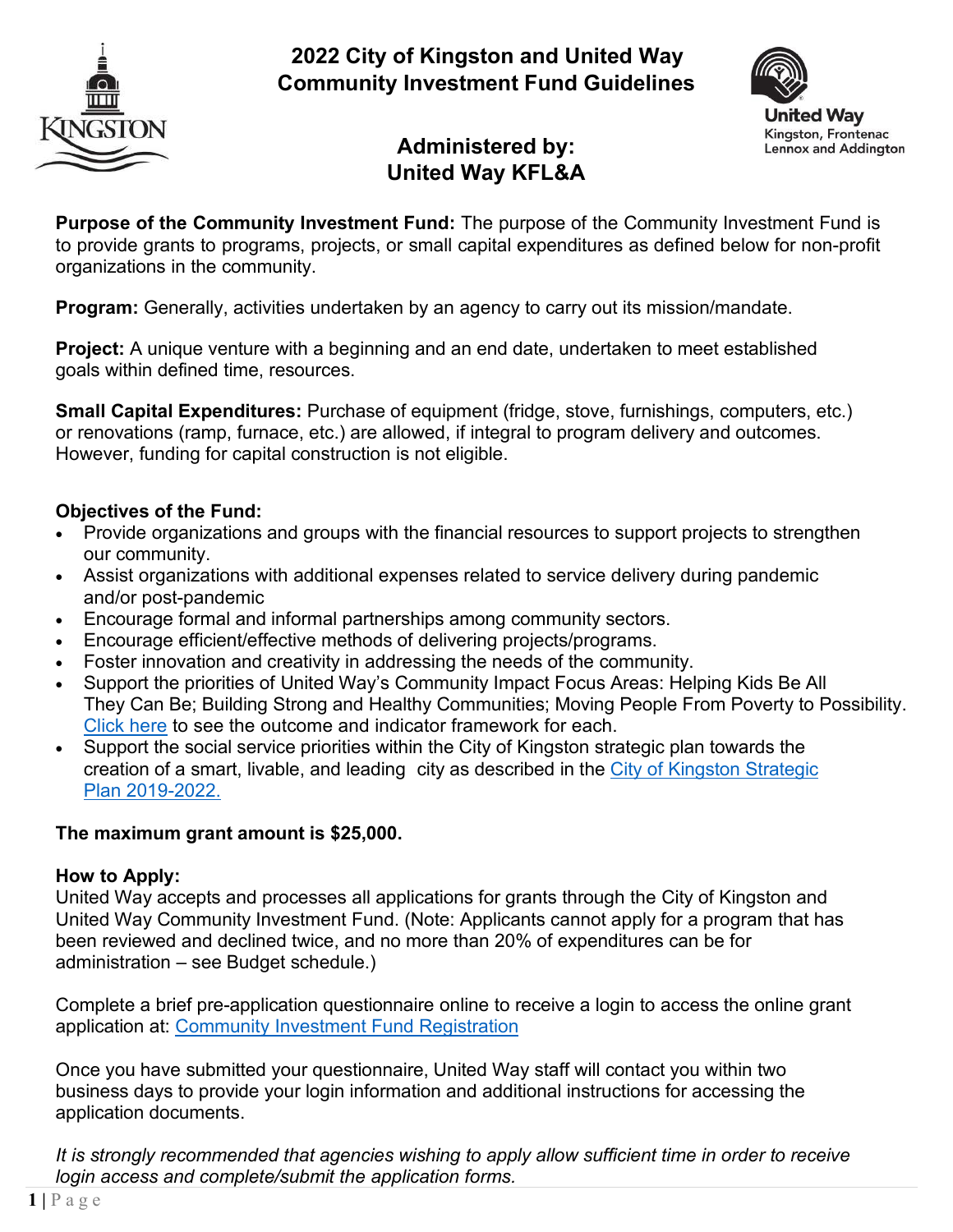## *Please note: An accessible version of the application is available upon request.*

A review team will evaluate applications based on the assessment criteria. Recommendations will then be forwarded to Kingston City Council and United Way Board for final approval.

Once a project has been approved, the applicant will enter into a contract with the United Way and/or the City of Kingston outlining the terms of the funding and reporting requirements.

## **Deadline to submit applications: Friday, May 13, 2022, 11:59pm**

For more information or clarification about the information contained in this package please contact Chelsea Overstrom at the United Way office, 613-542-2674 x 1504.

## **Note: No project should begin before the contract process is complete.**

• Projects/programs will receive funding for programs or projects delivered between **September 1st , 2022,** and **December 31st, 2023.** 

# **General Requirements:**

## *Applicant organizations must:*

- Be a registered not-for-profit and/or charity
- Be volunteer-led organization and have volunteer involvement in program
- Be operating in a non-discriminatory manner as set out in Ontario Human Rights Code
- Provide the most recent copy of organization's financial statements if their budget is over \$500,000
- Be in good standing with regard to past Community Investment Fund grant projects (successful completion of projects and have submitted final reports)
- Have only one application per project. No more than two applications per organization
- Not have been declined for the same project/program twice in previous years

## Note:

During the pandemic, we have accepted applications from eligible organization even if they have received CIF funding for two years previously. 2022 will start the next two-year funding eligibility.

## *Proposed programs, projects, or capital expenditures:*

- Contribute to the goals of the City of Kingston Strategic Plan [2019-2022](https://www.cityofkingston.ca/documents/10180/30029/City%2Bof%2BKingston%2BStrategic%2BPlan%2B2019-2022.pdf/0b717fa6-5a06-44e4-a67b-3ec1453ebe1b)
- Contribute to the United Way of KFL&A's [Community](https://www.unitedwaykfla.ca/funding/) Impact focus areas
- Meet the mission and mandate of the organization applying for the grant
- Identify a demonstrated local need for the program/project
- Demonstrate the level of impact on vulnerable individuals, families, neighbourhoods, or communities
- Aim to build on existing community resources, assets and structures and work in partnership with other organizations or projects/programs and the people to be served, where possible
- Identify measurable outcomes that will be enhanced by the impact of this funding
- Demonstrate sustainability beyond the grant, unless funding is for a project that will be completed within the grant period
- Funds are for projects/programs delivered by organizations serving the community within the City of Kingston boundaries (City of Kingston Funding) and organizations that serve local communities in the broader geographic area of Kingston, Frontenac, Lennox & Addington (United Way Funding)
- Up to 20% of the project budget can be for administration costs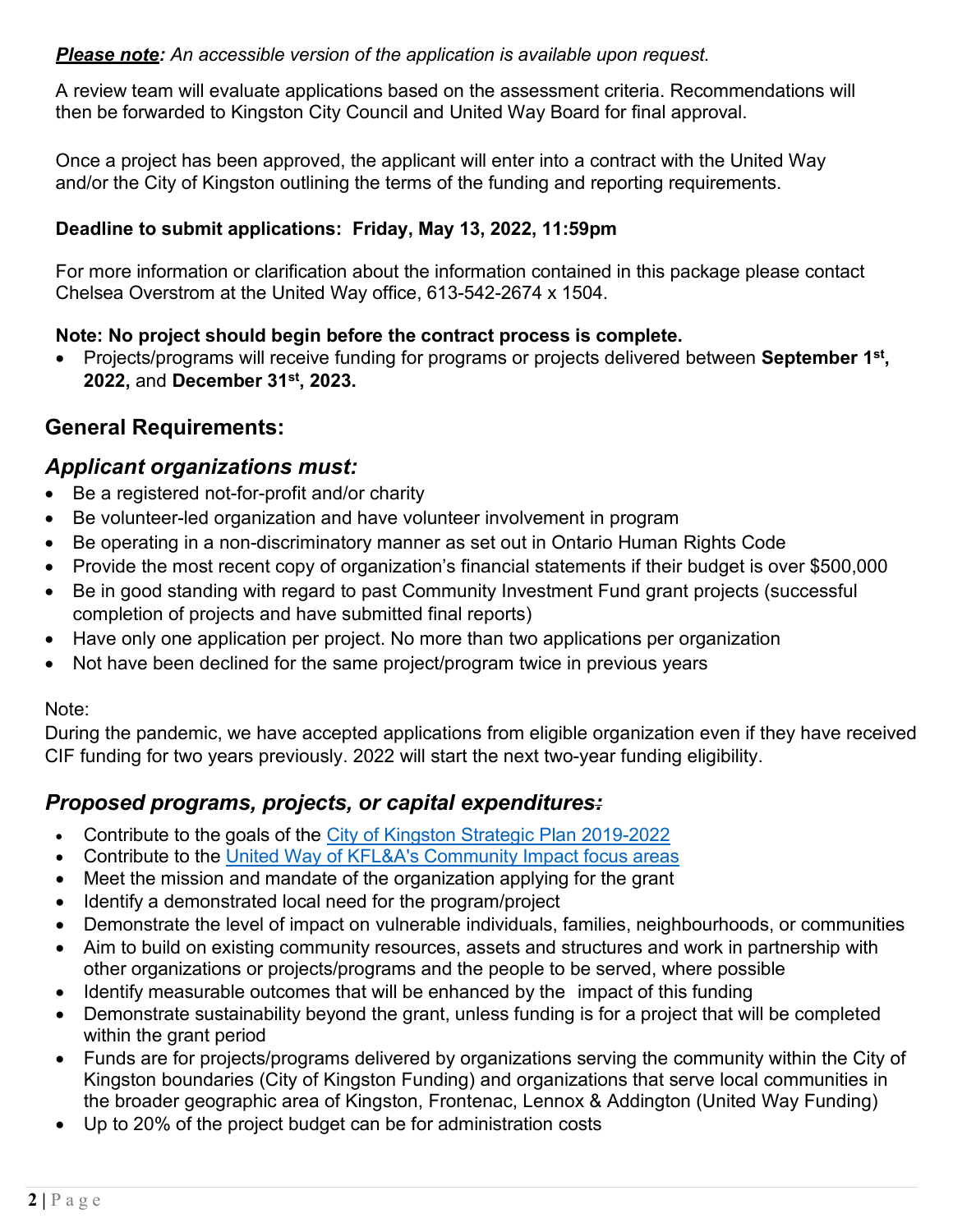# *Approved Grantees will:*

- Sign a United Way and/or City of Kingston agreement, upon approval of application
- Recognize the support of the United Way and the City of Kingston, wherever possible
- Complete United Way and/or City of Kingston reporting procedures, including a program completion report with statistical data and measurable outcomes for the program
- Provide proof of having general liability insurance in the amount of not less than two million dollars (\$2,000,000)
- Organizations must provide equal access to services to individuals of diverse cultures or with disabilities

# **Ineligible Applicants:**

- For-profit organizations or ventures
- Non-profit organization sponsoring for-profit organization
- Organizations such as service clubs and foundations, that act as a funding source for other groups
- Organizations of political affiliation or supporting political activities
- Organizations where the service component is conditional upon participation in the religious activities of the organization
- Educational institutions

# *Ineligible programs, projects, or capital expenditures:*

- Any proposal targeted at culture & the arts (Arts and culture funding available through Kingston Arts [Council\)](http://www.artskingston.ca/)
- Any proposal targeted at heritage (cultural heritage funding available through City [of Kingston](http://www.kingstonmuseums.ca/) **[Heritage](http://www.kingstonmuseums.ca/) Fund)**
- Any proposal targeted at provincial/federal organizations, unless a community benefit is demonstrated
- Major renovations to existing buildings or development of new facilities
- Beautification and tree planting programs unless it is a part of a neighbourhood revitalization project
- Subsidies or sponsorships for summer camp registrations or events
- Hospitals, clinic-based services or medical treatment programs
- Funds will not be provided for project activities already receiving municipal funds through other programs

# *Program Expenses that do not qualify:*

- Direct funds to individuals
- Deficit financing
- Operational reserves
- Dollar for dollar replacement of government funding
- Capital construction costs (unless they are for a specific item of equipment and an Integral part of the program/service)
- Fundraising efforts
- Portions of taxes

*NOTE: Fundraising, production of marketing, promotional materials will not be funded by themselves. If materials and/or administration are integral to program delivery, they will be considered as part of the overall program.*